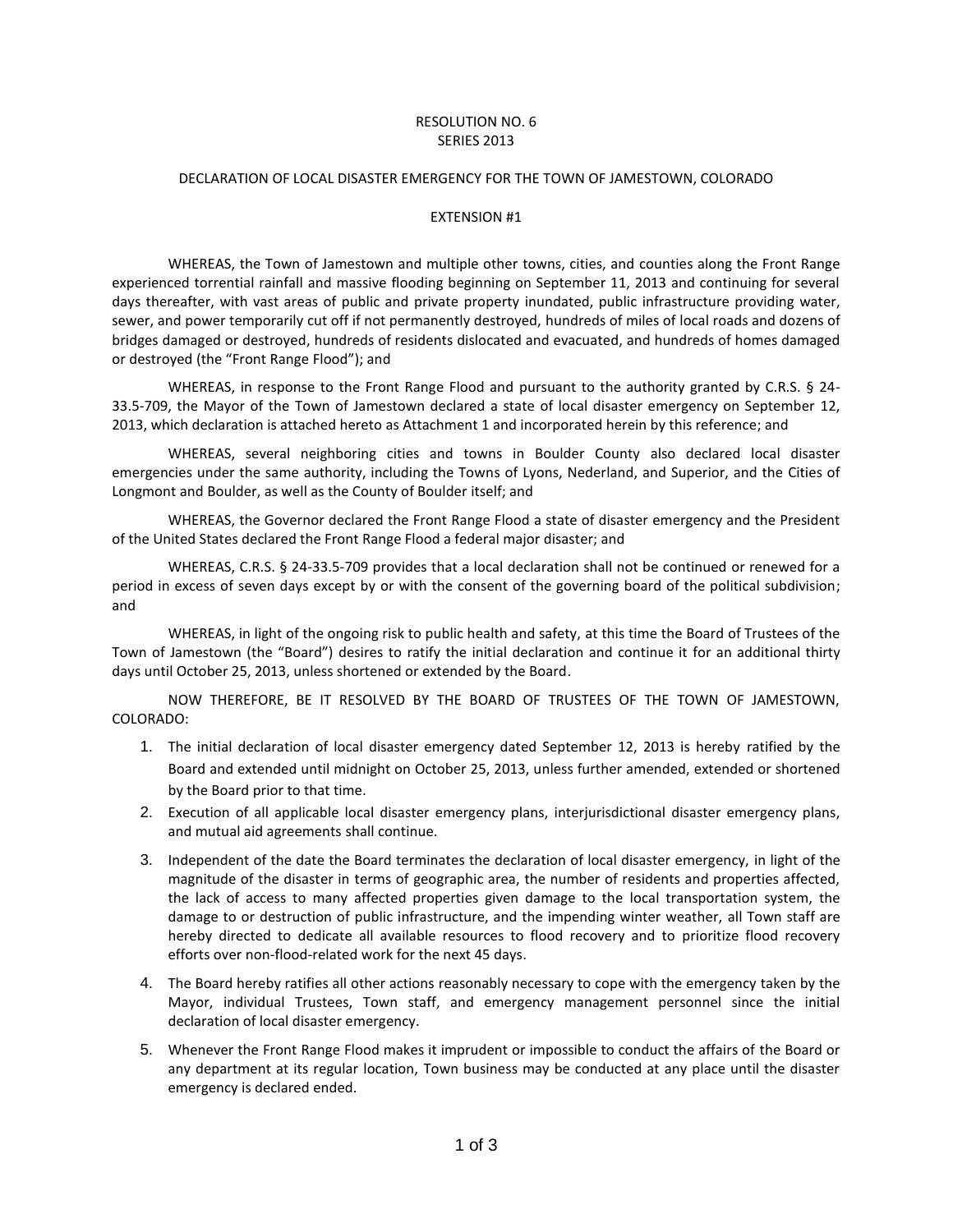- 4. The Board hereby ratifies all other actions reasonably necessary to cope with the emergency taken by the Mayor, individual Trustees, Town staff, and emergency management personnel since the initial declaration of local disaster emergency.
- 5. Whenever the Front Range Flood makes it imprudent or impossible to conduct the affairs of the Board or any department at its regular location, Town business may be conducted at any place until the disaster emergency is declared ended.
- 6. The Board hereby delegates to the Mayor, Town employees, their agents, and their delegees authority to continue taking actions reasonably believed necessary to protect the public health, safety, and welfare of persons or property within the Town of Jamestown, including the abatement, cleanup, and mitigation of the effects of the disaster emergency.
- 7. The Board reserves the right to further amend, extend, or shorten this declaration at any time prior to its termination date.
- 8. Copies of this proclamation shall be given prompt and general publicity and shall be filed promptly with the Town Clerk, the County Clerk and Recorder, the Office of Emergency Management, and the Colorado Division of Emergency Management.

INTRODUCED, READ, and ADOPTED this 25th day of September, 2013.

TOWN OF JAMESTOWN, COLORADO

Tara Schoedimger, Mayor

ATTEST: Mary Ellen Burch, Town Clerk